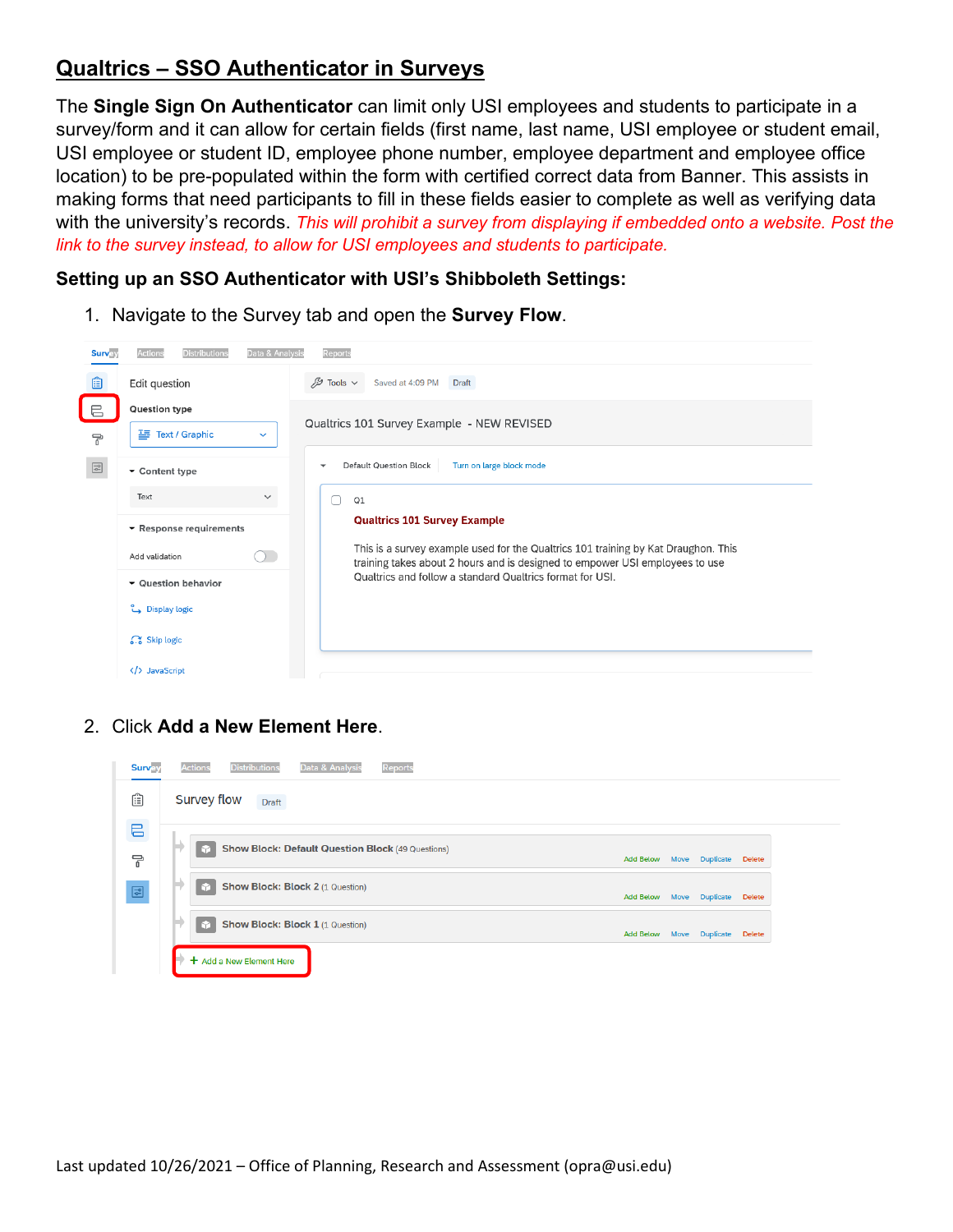### 3. Select **Authenticator.**

| <b>XM</b>     | =                                                                                     |                |                                         | Qualtrics 101 Survey Example - NEW REVISED $\vee$        |                              |                      |                            |      |                  |               |
|---------------|---------------------------------------------------------------------------------------|----------------|-----------------------------------------|----------------------------------------------------------|------------------------------|----------------------|----------------------------|------|------------------|---------------|
| <b>Survey</b> |                                                                                       | <b>Actions</b> | <b>Distributions</b>                    | Data & Analysis<br>Reports                               |                              |                      |                            |      |                  |               |
| €             |                                                                                       | Survey flow    | Draft                                   |                                                          |                              |                      |                            |      |                  |               |
| e<br>무        |                                                                                       | IM.            |                                         | <b>Show Block: Default Question Block (49 Questions)</b> |                              |                      | <b>Add Below</b>           | Move | Duplicate        | <b>Delete</b> |
| 딯             |                                                                                       | r              | <b>Show Block: Block 2 (1 Question)</b> |                                                          |                              |                      | <b>Add Below</b>           | Move | <b>Duplicate</b> | <b>Delete</b> |
|               | <b>Show Block: Block 1 (1 Question)</b><br>r<br><b>Add Below</b><br>Move<br>Duplicate |                |                                         |                                                          |                              | Delete               |                            |      |                  |               |
|               | What do you want to add? Cancel                                                       |                |                                         |                                                          |                              |                      |                            |      |                  |               |
|               |                                                                                       | <b>● Block</b> | $\approx$ Branch                        | <b>ED</b> Embedded Data                                  | $\mathbf{\times}$ Randomizer | <b>N</b> Web Service | Supplemental Data          |      |                  |               |
|               |                                                                                       | Group          | Authenticator                           | <b>A</b> End of Survey                                   | <b>旨 Reference survey</b>    |                      | <b>■ Table of Contents</b> |      |                  |               |

# The screen will look like this

|             | <b>Show Block: Block 1 (1 Question)</b>               |      | <b>Add Below</b> | Move    | Duplicate | Delete        |
|-------------|-------------------------------------------------------|------|------------------|---------|-----------|---------------|
| $\Box$<br>A | <b>Branch on Successful Authentication</b>            |      |                  |         |           |               |
|             | <b>Authentication Type:</b><br>Contact<br>$\check{~}$ |      |                  |         |           |               |
|             | <b>Authenticate Using Contact</b>                     |      |                  |         |           |               |
|             | Select Library<br>$\checkmark$                        |      |                  |         |           |               |
|             |                                                       | Move | <b>Duplicate</b> | Options | Collapse  | <b>Delete</b> |
|             | + Add a New Element Here                              |      |                  |         |           |               |
|             | <b>L</b> Add a Nour Floment Horn                      |      |                  |         |           |               |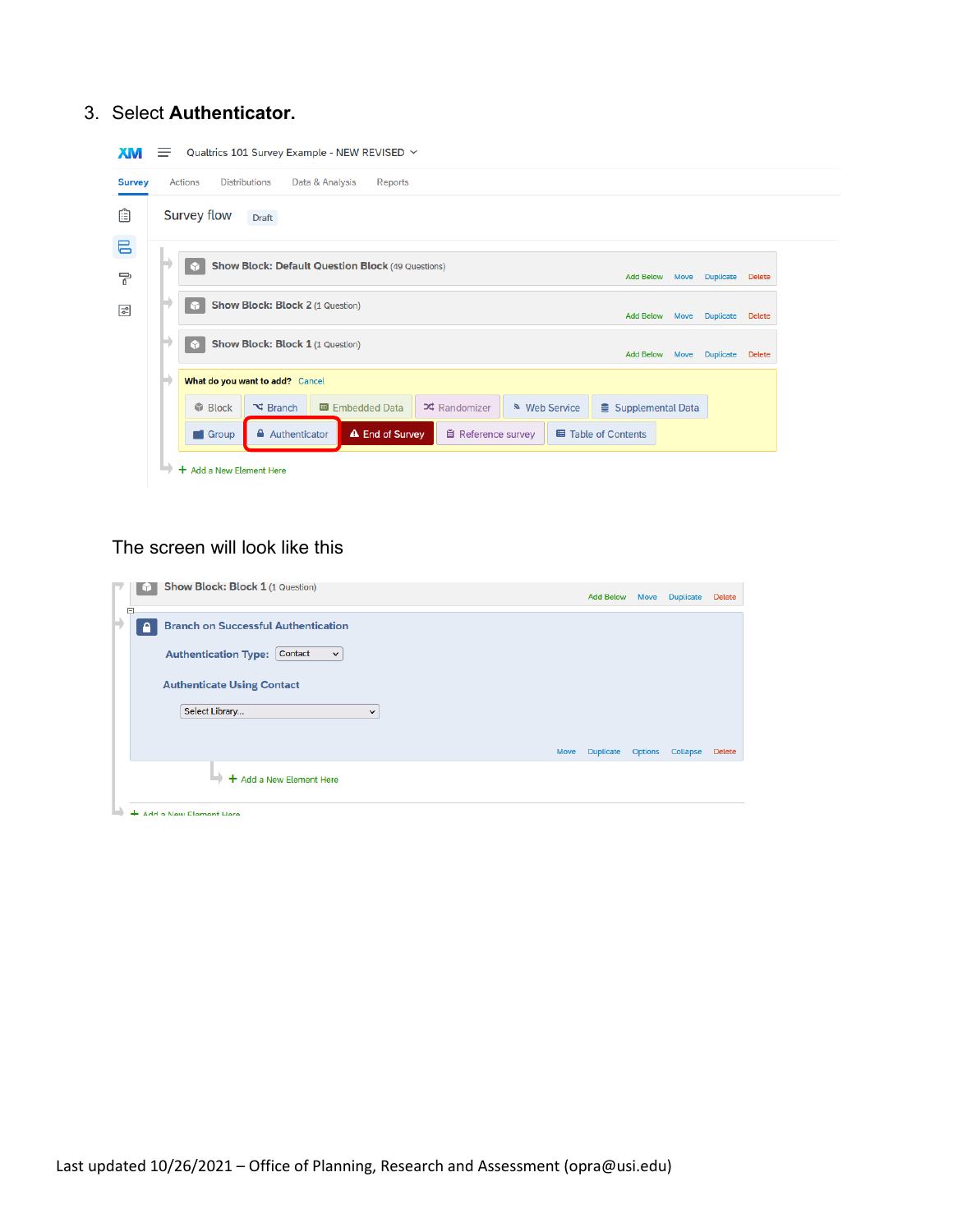- Change **Authentication Type** to **SSO,**
- **Uncheck Associate Respondent with Panel**
- **Check** Capture respondent identifying infoChange SSO Type to **Shibboleth**

| <b>Authentication Type:</b>         | SSO                                                          |                                                                       |  |            |
|-------------------------------------|--------------------------------------------------------------|-----------------------------------------------------------------------|--|------------|
| V Associate Respondent With Panel   |                                                              |                                                                       |  | Need Help? |
| Select Library                      |                                                              | $\check{~}$                                                           |  |            |
| Capture respondent identifying info |                                                              |                                                                       |  |            |
| Token<br><b>SSO Type</b>            | $\check{~}$                                                  |                                                                       |  |            |
| <b>Encryption Method</b>            | 3DES<br>$\check{ }$                                          |                                                                       |  |            |
| Mac Method                          | md <sub>5</sub><br>$\checkmark$                              |                                                                       |  |            |
| Leeway                              | 300                                                          | Seconds                                                               |  |            |
| Key                                 |                                                              | <b>Generate Key</b>                                                   |  |            |
|                                     | Generate Test Token                                          | Note: You must save the survey flow before using the generated token. |  |            |
|                                     | This SSO type may not function properly with Preview Survey. |                                                                       |  |            |
|                                     |                                                              |                                                                       |  |            |

#### **Screen should now look like this, then click on Add Embedded Data**

| <b>Branch on Successful Authentication</b>                    |      |                  |                |                         |            |
|---------------------------------------------------------------|------|------------------|----------------|-------------------------|------------|
| <b>Authentication Type:</b><br>SSO<br>$\check{~}$             |      |                  |                |                         |            |
| Associate Respondent With Panel                               |      |                  |                | Need Help?              |            |
| Capture respondent identifying info                           |      |                  |                |                         |            |
| Add Embedded Data                                             |      |                  |                |                         |            |
| SSO Trpe: Shibboleth<br>$\checkmark$                          |      |                  |                |                         |            |
| This will use the organization's current Shibboleth settings. |      |                  |                |                         |            |
| This SSO type may not function properly with Preview Survey.  |      |                  |                |                         |            |
|                                                               | Move | Duplicate        |                | Options Collapse Delete |            |
| + Add a New Element Here                                      |      |                  |                |                         |            |
| <b>Branch on Successful Authentication</b>                    |      |                  |                |                         |            |
| <b>Authentication Type:</b><br>SSO<br>$\checkmark$            |      |                  |                |                         |            |
| Associate Respondent With Panel                               |      |                  |                |                         | Need Help? |
| Capture respondent identifying info                           |      |                  |                |                         |            |
| Field From SSO<br><b>ED</b> Embedded Data to Set<br>$=$       |      | 80               |                |                         |            |
| Shibboleth<br>SSO Type:<br>$\checkmark$                       |      |                  |                |                         |            |
| This will use the organization's current Shibboleth settings. |      |                  |                |                         |            |
|                                                               |      |                  |                |                         |            |
| This SSO type may not function properly with Preview Survey.  |      |                  |                |                         |            |
|                                                               | Move | <b>Duplicate</b> | <b>Options</b> | Collapse                | Delete     |
|                                                               |      |                  |                |                         |            |

 $\rightarrow$  + Add a New Element Here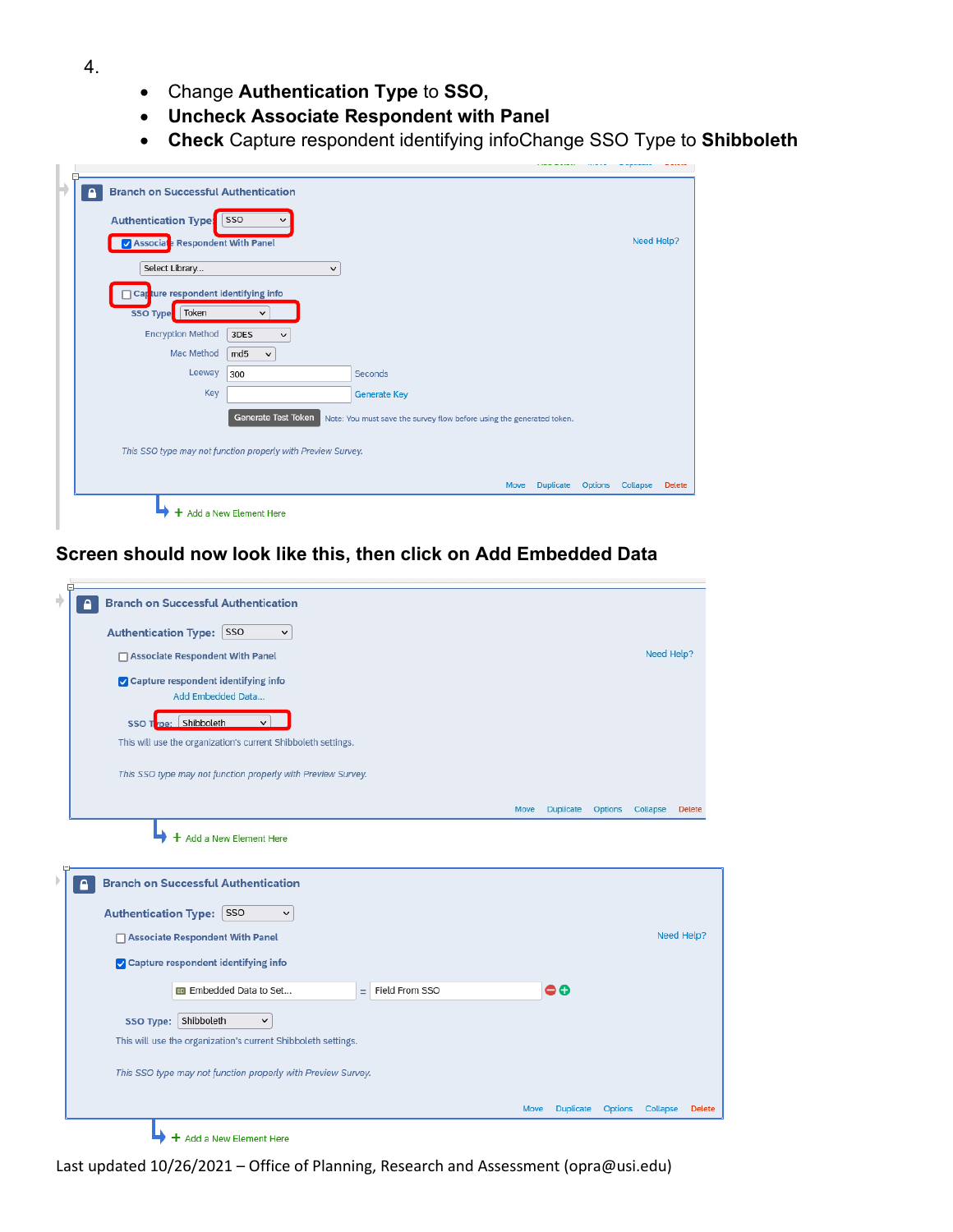5. Enter your **Embedded Data field names** into the "Embedded Data to Set" text entry box on the left of the equals sign and insert the formal or friendly names of the attributes that are being passed via SAML into the "Field From SSO" text entry box (you can click the plus sign to add additional fields).

Note:

- The fields highlighted in yellow are the ONLY fields available to use. Do not try to make up other variables.
- Enter the fields in yellow **EXACTLY** as show (i.e. pay attention to capitalization the n in firstName and lastName is capitalized, etc.) or they will not work.
- $\bullet$  employeeID is also the student id  $-$  but you must enter employeeID
- You do not need to enter or use all these fields. Just enter the ones you need for your survey.
- The fields on the left can be anything you want, but no spaces or dashes.
- 6. Move the Authenticator Block to the VERY TOP of the survey. It must be the first thing that the respondent completes to bring in these fields.
	- Click and drag "Move" to make the block the first one of the survey. Drop it when you get to the top, and it has moved.

| ≏ | <b>Branch on Successful Authentication</b>                    |      |           |         |            |        |
|---|---------------------------------------------------------------|------|-----------|---------|------------|--------|
|   | <b>Authentication Type: SSO</b><br>v                          |      |           |         |            |        |
|   | Associate Respondent With Panel                               |      |           |         | Need Help? |        |
|   | $\Box$ Capture respondent identifying info                    |      |           |         |            |        |
|   | Shibboleth<br>SSO Type:<br>$\checkmark$                       |      |           |         |            |        |
|   | This will use the organization's current Shibboleth settings. |      |           |         |            |        |
|   | This SSO type may not function properly with Preview Survey.  |      |           |         |            |        |
|   |                                                               | Move | Duplicate | Options | Collapse   | Delete |
|   |                                                               |      |           |         |            |        |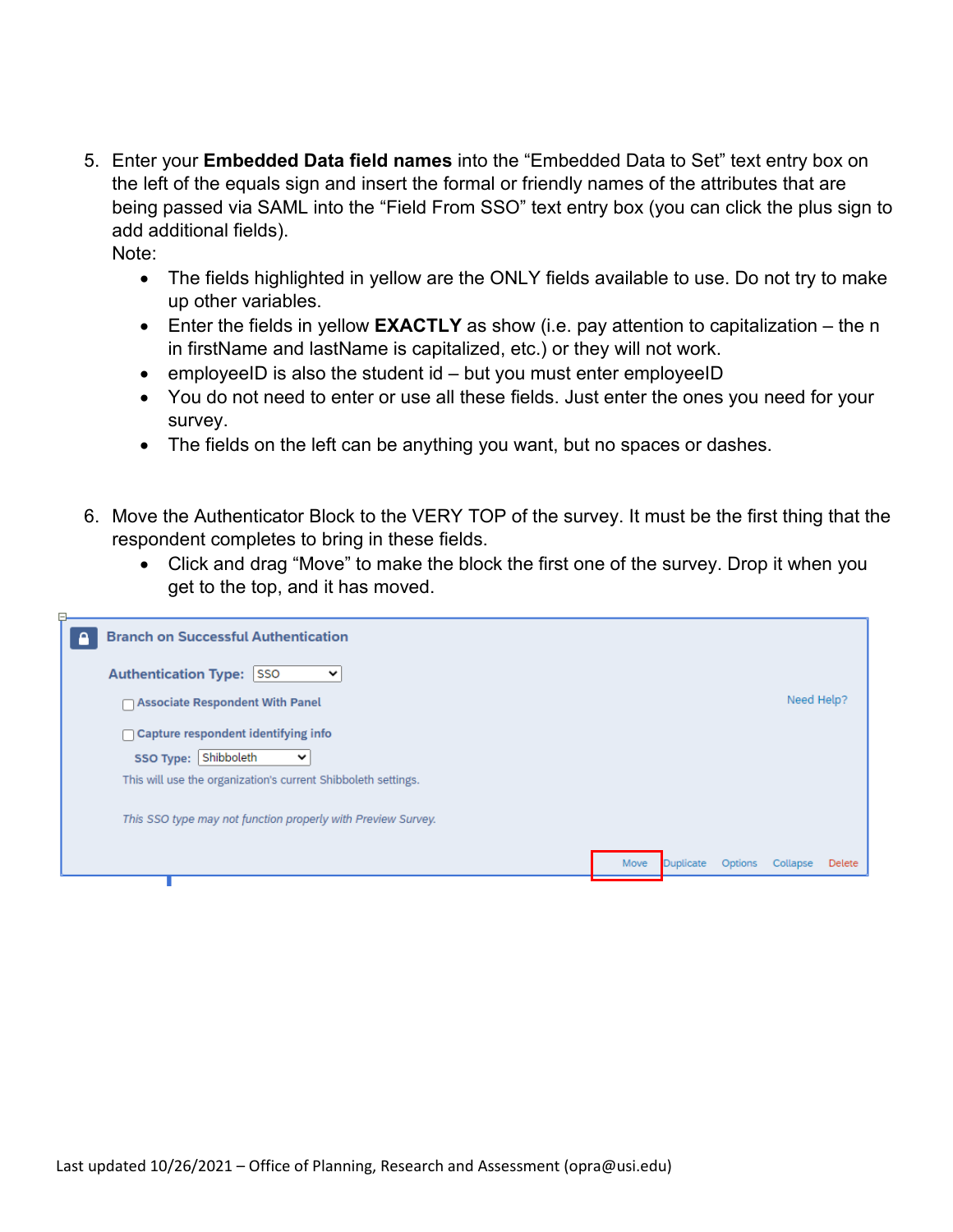Drag and Drop to the desired location.

# Select "**Save Flow**" to complete.

| <b>Branch on Successful Authentication</b><br>А                                                       |                                     |     |                     |    |  |  |
|-------------------------------------------------------------------------------------------------------|-------------------------------------|-----|---------------------|----|--|--|
| <b>Authentication Type: SSO</b><br>◡                                                                  |                                     |     |                     |    |  |  |
|                                                                                                       | □ Associate Respondent With Panel   |     |                     |    |  |  |
|                                                                                                       | Capture respondent identifying info |     |                     |    |  |  |
|                                                                                                       | <sup>110</sup> First_Name           | $=$ | firstName           | 00 |  |  |
|                                                                                                       | <sup>to</sup> Last_Name             | $=$ | lastName            | 00 |  |  |
|                                                                                                       | <b>ED</b> USI ID                    | $=$ | employeeID          | 00 |  |  |
|                                                                                                       | <sup>to</sup> USI_Email             |     | $=$ email           | 00 |  |  |
|                                                                                                       | ED USI_Office_Phone                 |     | $=$ phone           | 00 |  |  |
|                                                                                                       | ED USI_Department                   | $=$ | department          | 00 |  |  |
|                                                                                                       | ED USI Office Location              |     | $=$ office Location | 00 |  |  |
| SSO Type: Shibboleth<br>$\checkmark$<br>This will use the organization's current Shibboleth settings. |                                     |     |                     |    |  |  |

\*Note: **USI\_Department(department)** will populate an employee's primary department OR a student's primary academic department from their first major (not their USI job – if applicable). **USI\_Office\_Phone(phone)** and **USI\_Office\_Location(officeLocation)** may only be populated for employees. The field **employeeID (USI\_ID)** works for all USI employees, students, and student workers (everyone).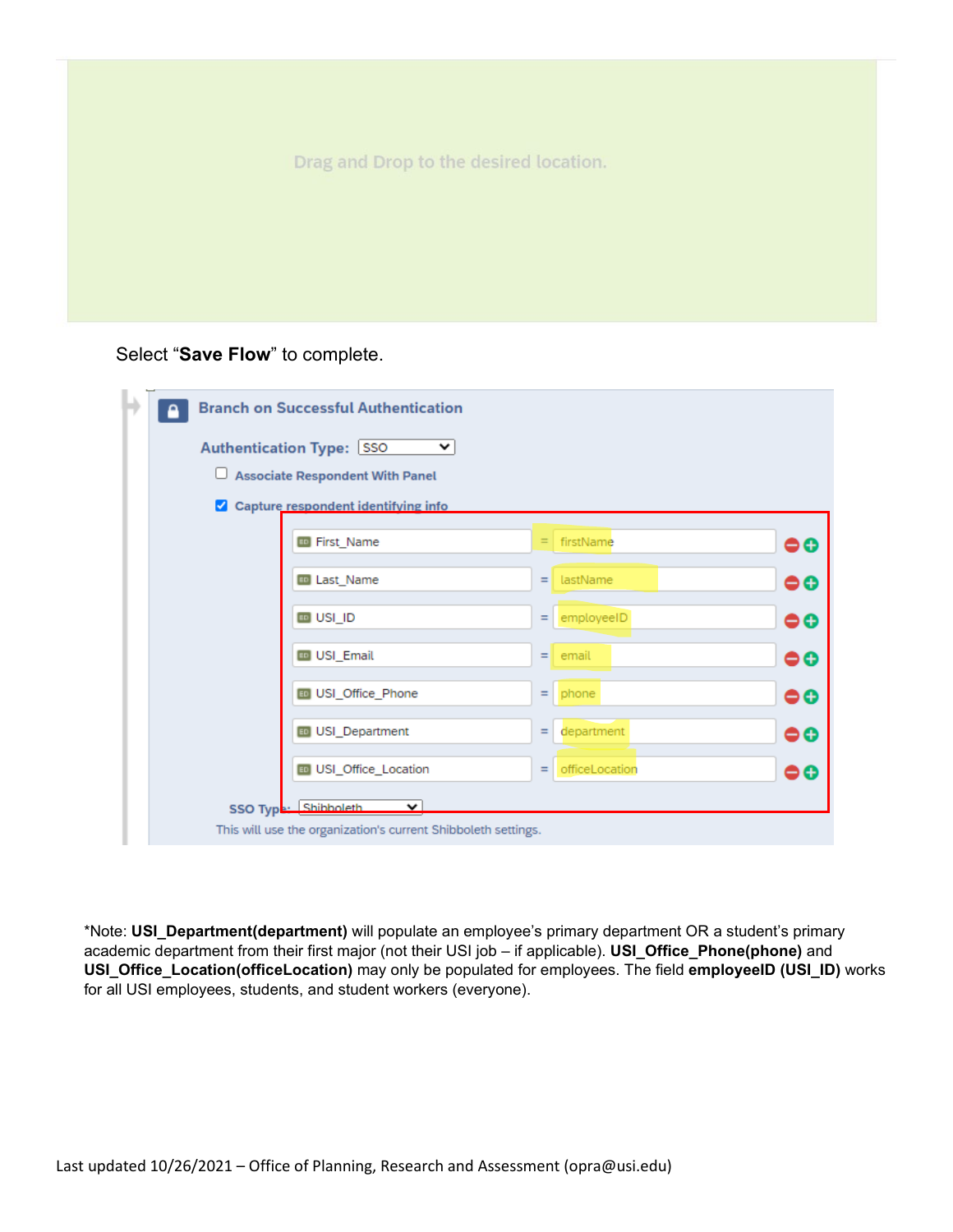Last updated 10/26/2021 – Office of Planning, Research and Assessment (opra@usi.edu)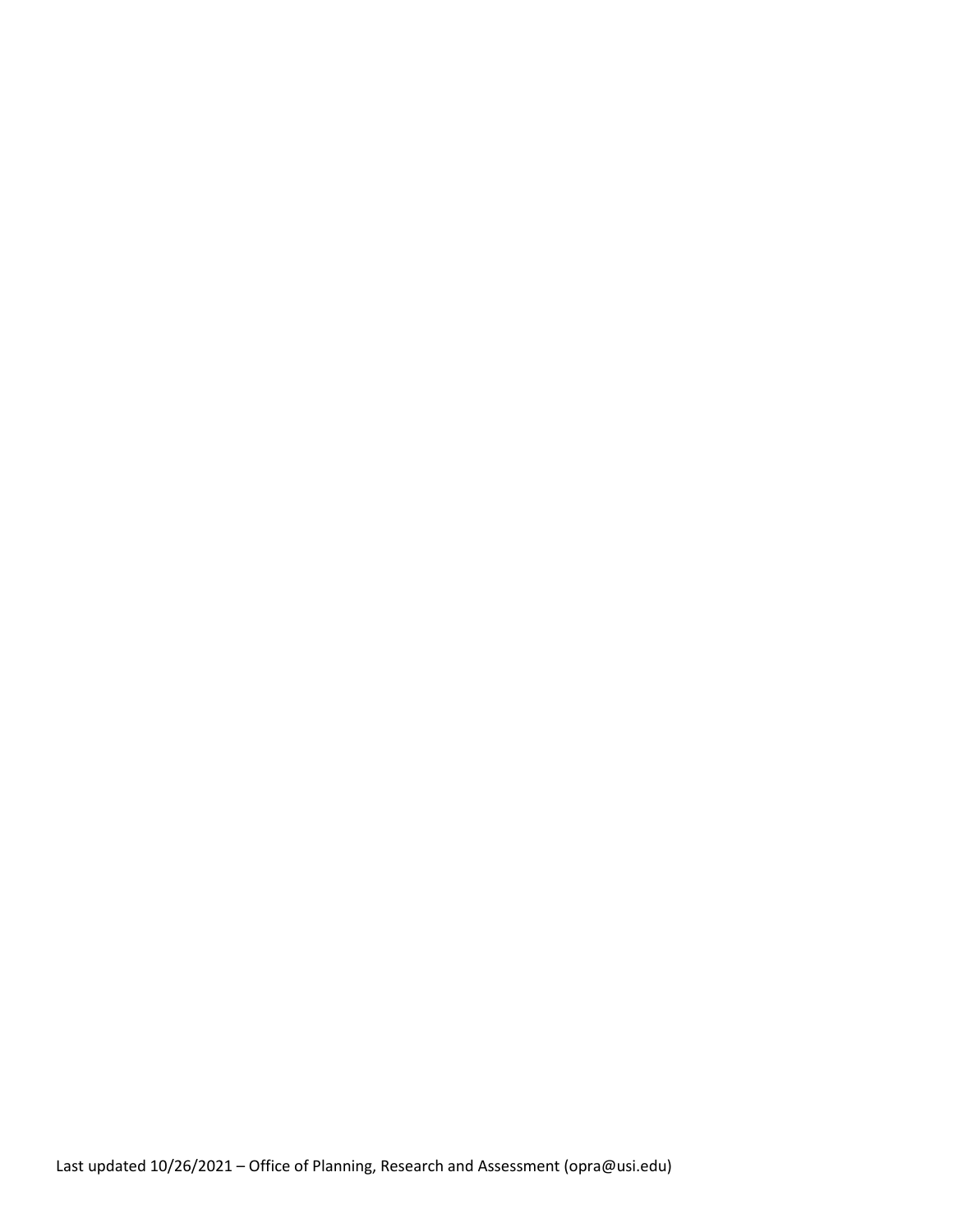7. To allow for the survey taker to confirm their information, you may make a **Text Entry – Form** type question.

| <b>Survey</b>                     | Data & Analysis<br>Actions<br>Distributions                                                                                       | Reports                                                                                                                                                       |
|-----------------------------------|-----------------------------------------------------------------------------------------------------------------------------------|---------------------------------------------------------------------------------------------------------------------------------------------------------------|
| €                                 | $\Box$ Form field<br>v                                                                                                            | $\mathcal{B}$ Tools $\vee$<br>Saved at 8:54 AM<br><b>Draft</b>                                                                                                |
| 吕<br>P<br>$\overline{\mathbf{e}}$ | Form fields<br>Number of fields<br>4<br>Edit multiple<br>Use suggested form fields<br>▼ Response requirements<br>Add requirements | Q <sub>3</sub><br><b>Applicant Information</b><br>$\star$ First Name<br>$\star$ Last Name<br>$\star$ Email<br>$\star$ Phone<br>Click here to edit form fields |
|                                   | Add validation                                                                                                                    |                                                                                                                                                               |
|                                   | $\blacktriangleright$ Question behavior<br>Display logic                                                                          | Q <sub>4</sub><br><b>Address</b>                                                                                                                              |
|                                   | <b>C</b> Skip logic                                                                                                               | <b>Street</b>                                                                                                                                                 |
|                                   | Carry forward form fields                                                                                                         | City<br>$\star$ State                                                                                                                                         |
|                                   | $\chi^*$ Form field randomization                                                                                                 | * Zip Code                                                                                                                                                    |
|                                   | ● Default choices                                                                                                                 |                                                                                                                                                               |
| $\rightarrow$                     | /> JavaScript                                                                                                                     |                                                                                                                                                               |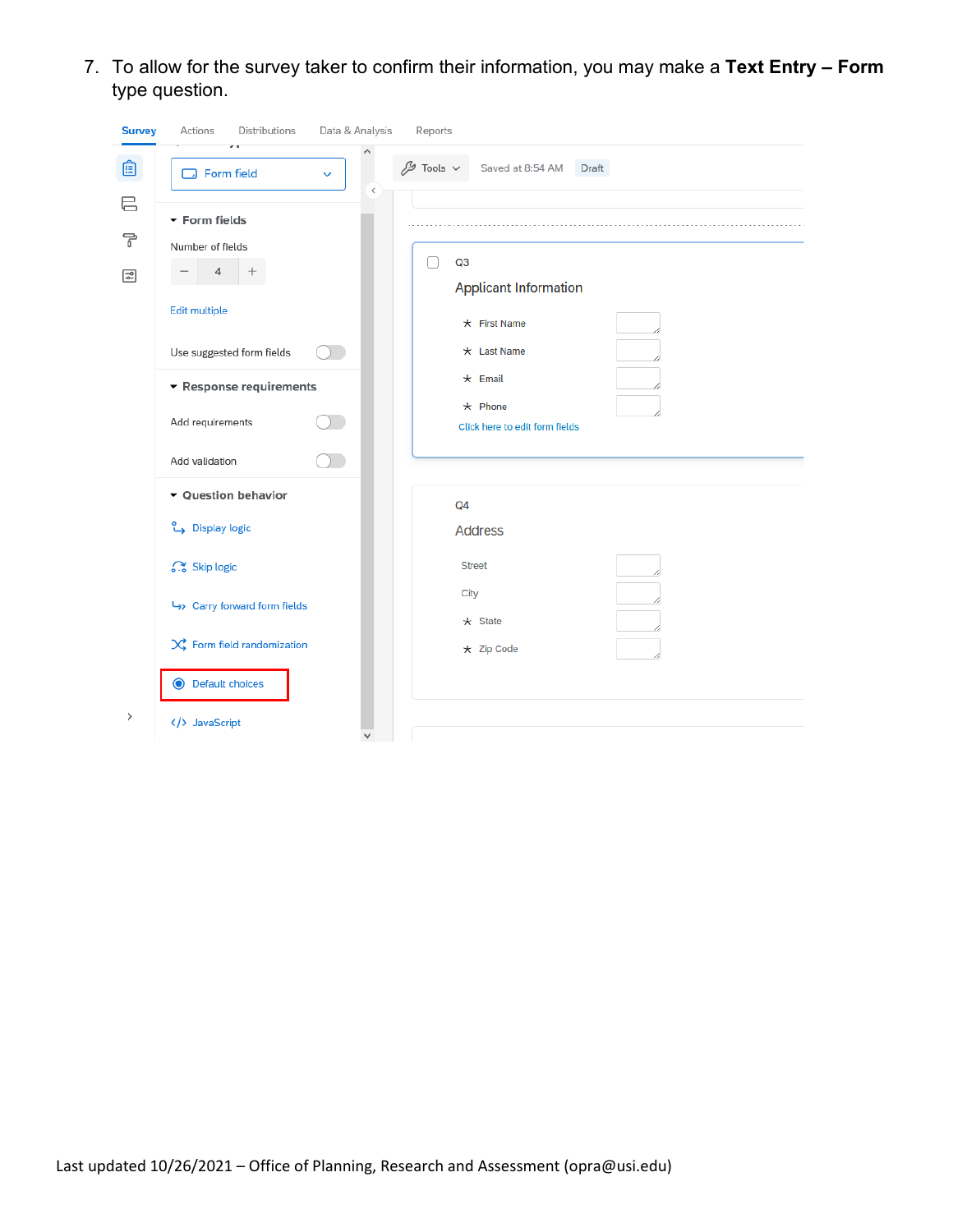8. Select "**Default Choices…"** and click the down arrow on the form filed to select the corresponding embedded data fields (First\_Name, Last\_Name, USI\_Email, USI\_Office\_Phone etc.) you want automatically piped in.

| <b>STEP</b>                             |                                  |                              |                                               |                                       |
|-----------------------------------------|----------------------------------|------------------------------|-----------------------------------------------|---------------------------------------|
| $\Box$ Form field<br>$\checkmark$       | $\mathcal{B}$ Tools $\sim$<br>Q2 | <b>Edit Default Choices</b>  |                                               |                                       |
| <b>Form fields</b>                      | <b>Title</b>                     |                              |                                               |                                       |
| <b>Jumber of fields</b>                 | <b>Que</b>                       |                              |                                               |                                       |
| dit multiple                            | <b>The</b><br>the :              |                              |                                               |                                       |
| $\bigcirc$<br>Jse suggested form fields | <b>This</b>                      | <b>Applicant Information</b> |                                               |                                       |
| Response requirements                   |                                  |                              |                                               |                                       |
| $\circlearrowright$<br>Add requirements |                                  | <b>First Name</b>            | Pipe text from a                              | $\blacktriangledown$                  |
| $\bigcirc$<br><b>Add validation</b>     |                                  | <b>Last Name</b>             | $\mathcal{E}$                                 |                                       |
|                                         | $\Box$<br>Q3                     | Email                        | Survey Question<br><b>Embedded Data Field</b> |                                       |
| <b>Question behavior</b>                | Appl                             |                              | $\rightarrow$<br><b>GeoIP</b> Location        | $\checkmark$<br>$\wedge$<br>Q Search  |
| $\rightarrow$ Display logic             | $\star$                          | Phone                        |                                               |                                       |
|                                         |                                  |                              | Survey Links                                  | first_name                            |
| Skip logic                              | $\star$                          |                              | Date / Time<br>$\,$                           | last_name<br>$\checkmark$             |
| >> Carry forward form fields            | $\star$                          |                              | Opt Out Link                                  | phone                                 |
|                                         | $\star$                          | X Clear                      | $\,$<br>Random Number                         | USI_email                             |
| $\times$ Form field randomization       | <b>Click</b>                     |                              | $\rightarrow$<br>Panels Field                 | RecipientFirstName                    |
| O Default choices                       |                                  |                              | Loop & Merge<br>->                            | RecipientLastName                     |
|                                         |                                  |                              | $\rightarrow$<br>Quota                        | RecipientEmail                        |
| :/> JavaScript                          | Q4                               |                              |                                               | ExternalDataReference<br>$\checkmark$ |

The screen will look something like this, then click save.

#### pplicant Information **First Name** \${e://Field/first\_name} **Last Name** \${e://Field/last\_name} Email \${e://Field/USI\_email}  $\star$ Phone \${e://Field/phone}  $\star$